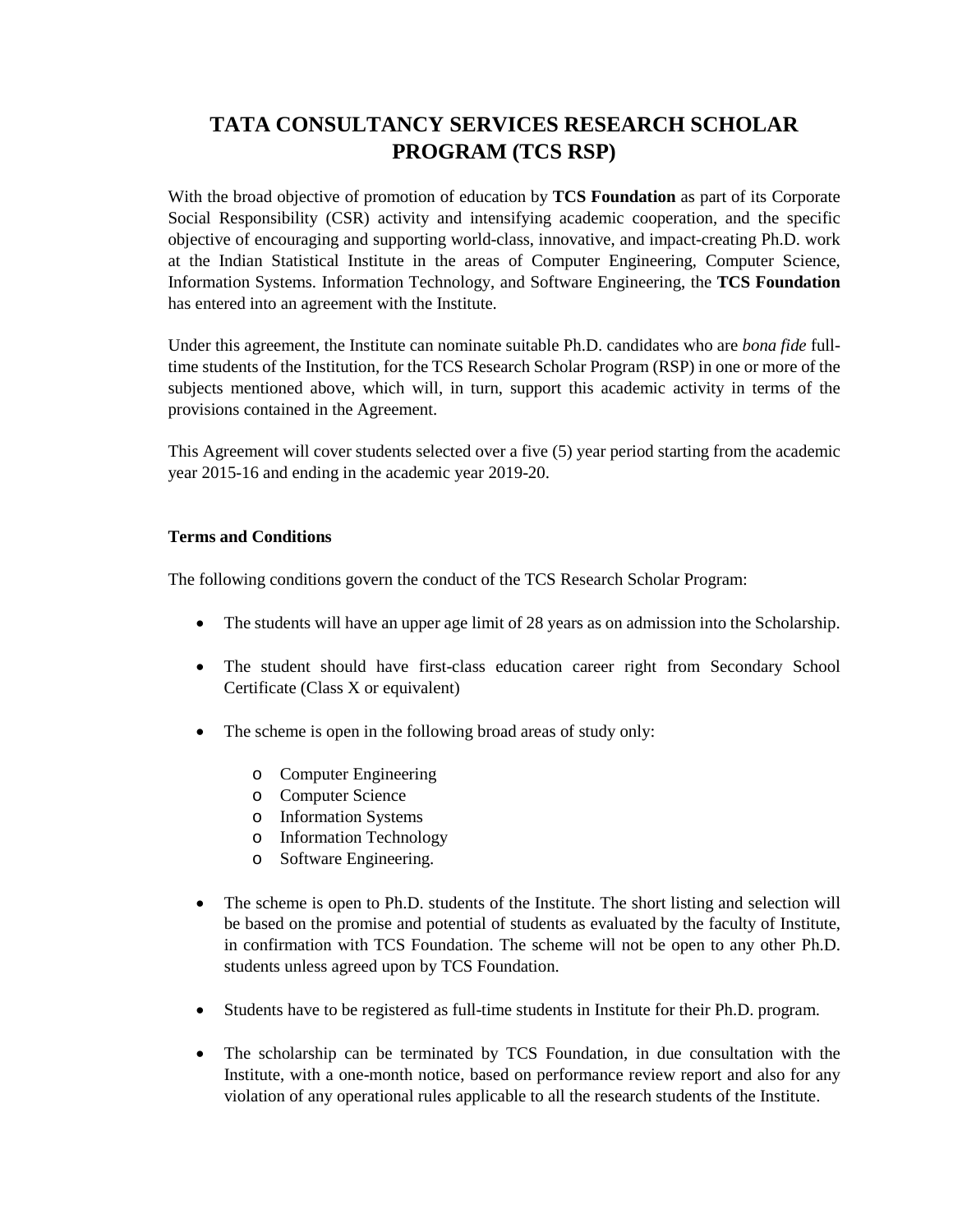### **Application Process**

Application must be submitted in the following format:

- Letter of application from the student
- Letter of support from the Institution
- Research area write-up should include a short review, broad problem statement, proposed scope and focus.
- CV of the student education, grades obtained, honours, publication list, work experience (if any)
- CV of the proposed guide, if already finalized.
- An undertaking that the applicants have gone through the terms and conditions of the program and agree to abide by the same if they are awarded the **TCS Foundation** scholarship.

Applications may be submitted twice every year, by  $30<sup>th</sup>$  August and  $30<sup>th</sup>$  January. All the applications will be screened by a committee set up by Institute and a list of short-listed candidates will be sent as a recommendation to **TCS Foundation** along with all the application forms. **TCS Foundation** will select the final list of the scholars that will be awarded scholarship from the short listed candidates.

### **Stipend and Contingency Grant**

The **TCS Foundation** will pay, through the Institute, each of the TCS Research Scholars for the TCS RSP a stipend of Rupees Twenty Eight Thousand (Rs. 28,000/-) per month for the first two years and Rupees Thirty Two Thousand (Rs. 32,000/-) per month for two years thereafter, or till completion of Research whichever is earlier.

The **TCS Foundation** will not be liable to pay any taxes, expenses or costs or any other amount of whatsoever nature in addition to the stipend mentioned above. TCS Research Scholars will pay for entire tuition fees, exam fees and all other academic and other expenditures and the Foundation owes no liability for the same. The amount of the scholarship is solely at **TCS Foundation** owes no liability for the same. The amount of the scholarship is solely at TCS Foundation's discretion and is subject to revision by TCS Foundation, in consultation with the Institute to take into account the prevailing norms, with a 90-day notice period.

A one-time contingency grant of Rs. 1 Lakh to the Institution will be provided to every student enrolled as a TCS Research Scholar to meet any incidental expenses related to the project by the student, as approved by his research guide.

## **Travel Support**

• Support for the TCS Research Scholar to participate in one international refereed conference, held outside India, during the period of four years, where he/ she has a paper to present, he/ she being one of the authors of the paper. The support will cover travel, conference registration, accommodation and living allowance as per the norms of **TCS Foundation**.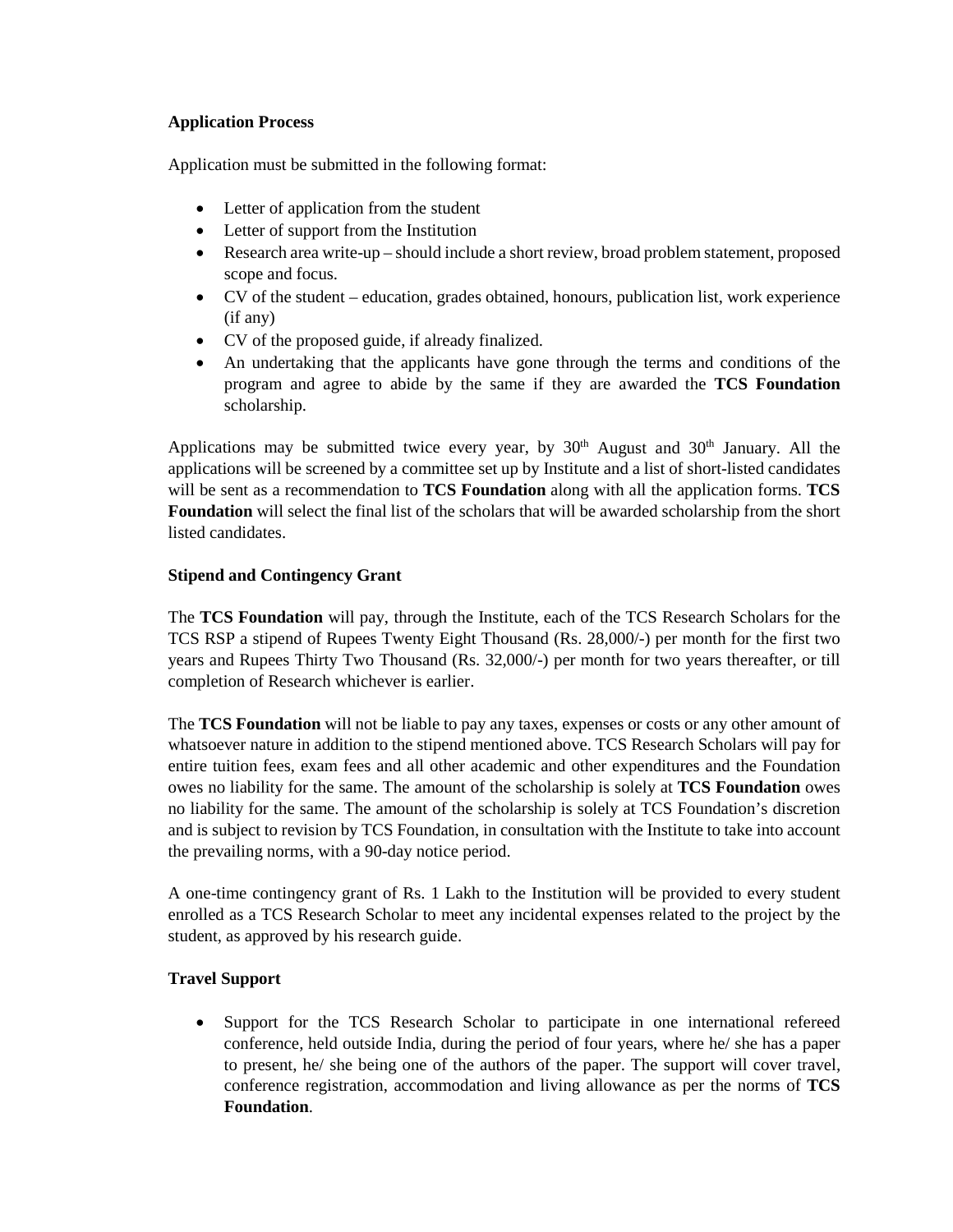- Support for one of the guides of the TCS Research Scholar to participate in one international refereed conference, held outside India, during the period of four years, where the guide has a paper to present, TCS Research Scholar being a co-author, but not participating in the conference. The support will cover travel, conference registration, accommodation and living allowance as per the norms of **TCS Foundation**.
- Support for the TCS Research Scholar to participate in two international/national refereed conferences, held in India, during the period of four years, where he/ she has a paper to present, he / she being one of the authors of the paper. The support would cover travel, conference registration, accommodation and living allowance as per the norms of **TCS Foundation**.
- Visit(s) and interaction(s) of TCS Research Scholar to TCS Innovation Laboratories based on projects needs, as judged by TCS Innovation Laboratory concerned.

#### **Other Terms and Conditions**

While Institute may recommend students for this program **TCS Foundation** reserves the right to admit some or none of the students recommended by the institution. Further, **TCS Foundation** reserves the right to conduct an interview of student(s), if it deems necessary for the selection for the scheme. In such case interviews will be conducted in one of the **TCS Foundation** or its affiliate company offices and candidates should travel to the designated venue for the interview. To-andfro 2nd AC rail fare from the Institute to the place of interview will be paid by **TCS Foundation** to each candidate called for the interview.

In case a student quits the Ph.D. program, or ceases to be a full time student, then the Institute will inform **TCS Foundation** immediately and the scholarship will automatically stand withdrawn for that student. Also, all other benefits such as conference sponsorship for the student and his/ her guide will also terminate immediately. The remaining amount at the time of this termination may be awarded to a different student recommended by Institute after a due selection process in Institute and approved by TCS Foundation. **TCS Foundation** decision will be final and binding in awarding the remaining amount to any other Ph.D. student. In case **TCS Foundation** decides not award this amount to any other student the balance amount will be returned to TCS Foundation.

The Institute is encouraged to monitor the students' conduct to ensure that it is in conformance with the rules of the **Institution**, UGC and other regulatory bodies, and the overall principles and ethics of the Tata Code of Conduct. In the event a violation or misconduct comes to the notice of the Institute, the Institute will inform **TCS Foundation** immediately and also take suitable action against the student. **TCS Foundation** may withdraw the scholarship, after due consultation with the Institute, if it is of the opinion that the conduct of the student is inappropriate.

Institute will ensure that all the TCS Research Scholars execute an agreement with the Institute to agree to abide by the terms and conditions of this Agreement and provide a copy of such agreement to **TCS Foundation** on request.

In addition to periodic progress reports as may be mutually agreed to or as may be requested by **TCS Foundation** from time to time, a final report will be submitted by Institute to **TCS Foundation** every year incorporating the scope, activities undertaken; objectives attained, benefits